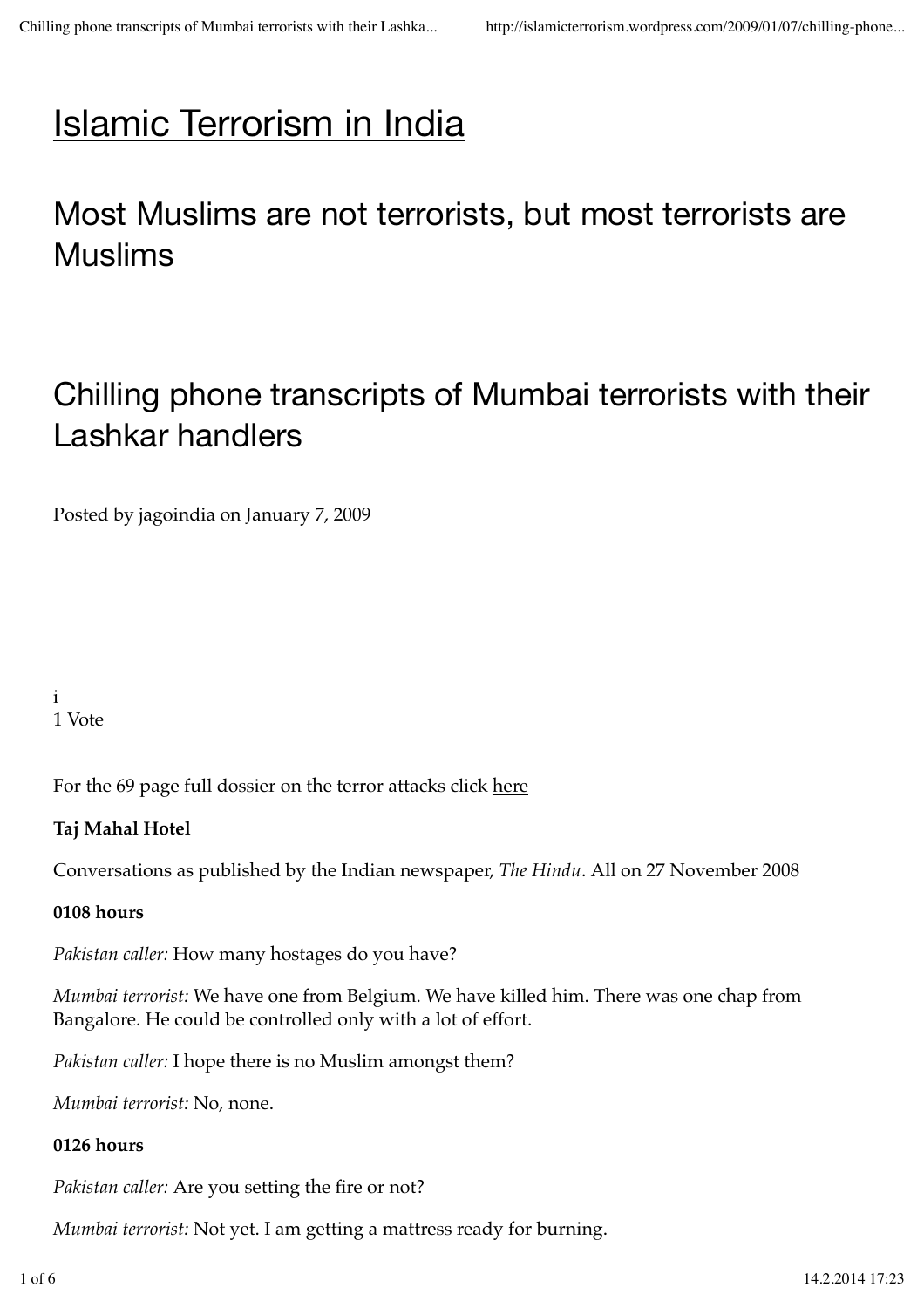*Pakistan caller:* What did you do with the dead body [on the boat]?

*Mumbai terrorist:* Left it behind.

*Pakistan caller:* Did you not open the locks for the water below? [Thought to be a pre-arranged plan to sink the vessel.]

*Mumbai terrorist:* No, they did not open the locks. We left it like that because of being in a hurry. We made a big mistake.

*Pakistan caller:* What big mistake?

*Mumbai terrorist:* When we were getting into the boat, the waves were quite high. Another boat came. Everyone raised an alarm that the Navy had come. Everyone jumped quickly. In this confusion, the satellite phone of Ismail got left behind.

#### n **0137 hours**

*Pakistan caller:* The ATS (Anti-Terrorist Squad) chief has been killed. Your work is very important. Allah is helping you. The *Vazir* (Minister) should not escape. Try to set the place on fire.

*Mumbai terrorist:* We have set fire in four rooms.

*Pakistan caller:* People shall run helter skelter when they see the flames. Keep throwing a grenade every 15 minutes or so. It will terrorise.

#### **0310 hours**

*Mumbai terrorist:* Greetings!

*Pakistan caller:* Greetings! There are three ministers and one secretary of the cabinet in your hotel. We don't know in which room.

*Mumbai terrorist:* Oh! That is good news! It is the icing on the cake.

*Pakistan caller:* Find those three, four persons and then get whatever you want from India.

*Mumbai terrorist:* Pray that we find them.

*Pakistan caller:* Do one thing. Throw one or two grenades on the Navy and police teams, which are outside.

*Mumbai terrorist:* Sorry. I simply can't make out where they are.

#### **Oberoi Trident Hotel**

#### **0353 hours**

*Pakistan caller 1:* Brother Abdul. The media is comparing your action to 9/11. One senior police official has been killed.

*Mumbai terrorist 1:* We are on the 10th/11th floor. We have five hostages.

*Pakistan caller 2:* Everything is being recorded by the media. Inflict the maximum damage. Keep fighting. Don't be taken alive.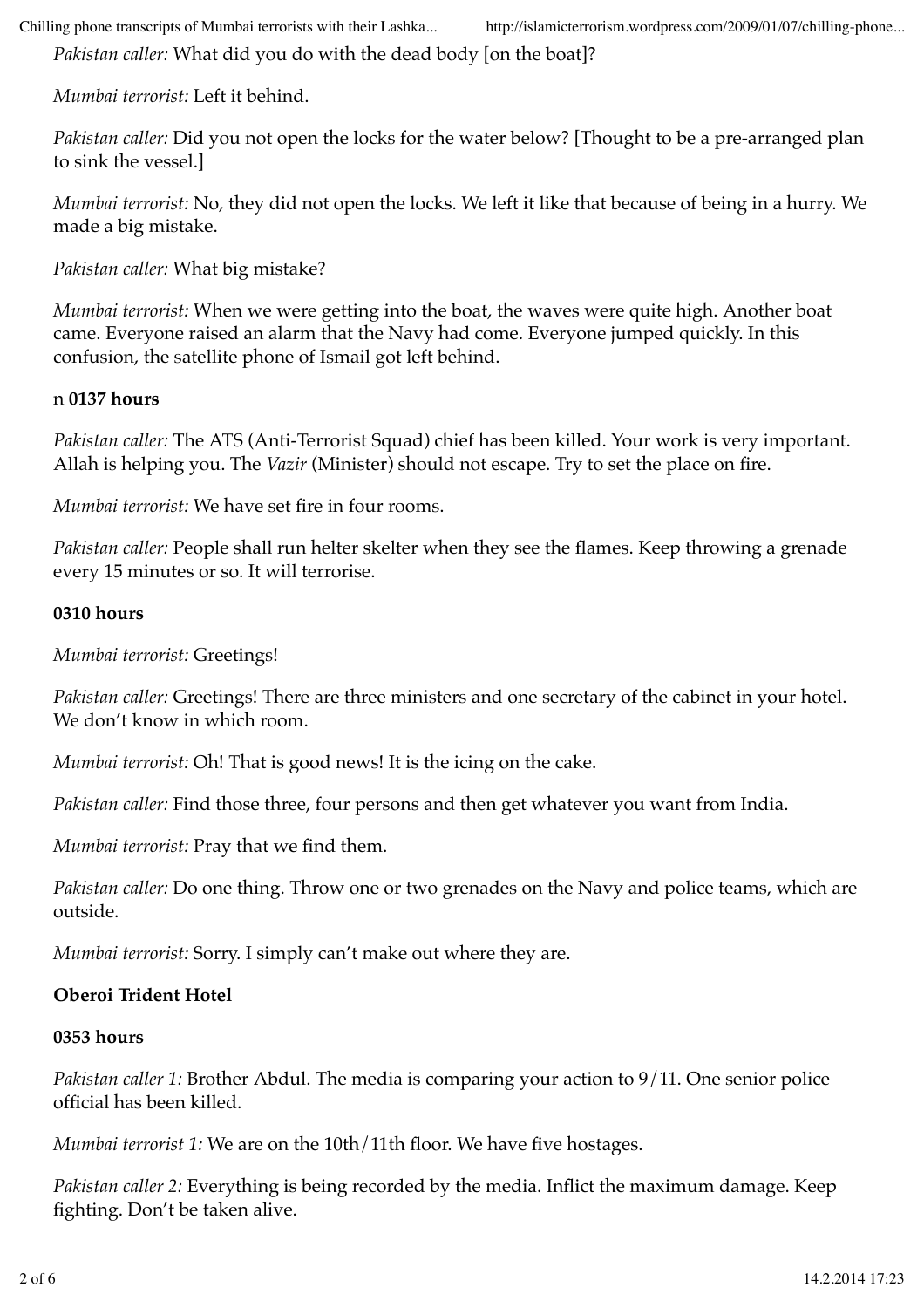*Pakistan caller 1:* Kill all hostages, except the two Muslims. Keep your phone switched on so that we can hear the gunfire.

*Mumbai terrorist 2:* We have three foreigners, including women. From Singapore and China.

*Pakistan caller 1:* Kill them.

(Voices of gunmen can be hearddirecting hostages to stand in a line, and telling two Muslims to stand aside. Sound of gunfire. Sound of cheering voices.)

#### **Nariman House**

#### **1945 hours**

*Mumbai terrorist:* Greetings! What did the major-general say?

*Pakistan caller:* Greetings. The major-general directed us to do what we like. We should not worry. The operation has to be concluded tomorrow morning. Pray to God. Keep two magazines and three grenades aside, and expend the rest of your ammunition.

*Pakistan caller:* Keep in mind that the hostages are of use only as long as you do not come under fire because of their safety. If you are still threatened, then don't saddle yourself with the burden of the hostages. Immediately kill them.

*Mumbai terrorist:* Yes, we shall do accordingly, God willing.

*Pakistan caller:* The army claims to have done the work without any hostage being harmed. Another thing: Israel has made a request through diplomatic channels to save the hostages. If the hostages are killed, it will spoil relations between India and Israel.

*Mumbai terrorist:* So be it, God willing.

*Pakistan caller:* Stay alert.

#### **2226 hours**

*Pakistan caller:* Brother, you have to fight. This is a matter of prestige of Islam. Fight so that your fight becomes a shining example. Be strong in the name of Allah. You may feel tired or sleepy but the Commandos of Islam have left everything behind. Their mothers, their fathers, their homes. Brother, you have to fight for the victory of Islam. Be strong.

#### *Mumbai terrorist:* Amen!

Transcript: Mumbai gunmen were commanded by phone By SAM DOLNICK –

NEW DELHI (AP) — The gunman said into the phone, "We have three foreigners, including women." The response was plain and brutal: "Kill them," the man said. Gunshots rang out inside the Mumbai hotel, followed by a round of cheering.

The ruthless exchange comes from a transcript of phone calls intercepted during the Mumbai attacks that was part of a dossier of evidence India handed Pakistan this week.

New Delhi says the evidence, which also included photographs of recovered weapons, data gleaned from satellite phones, and details from the interrogation of the lone surviving gunman, proves that the Mumbai siege was launched from across the border.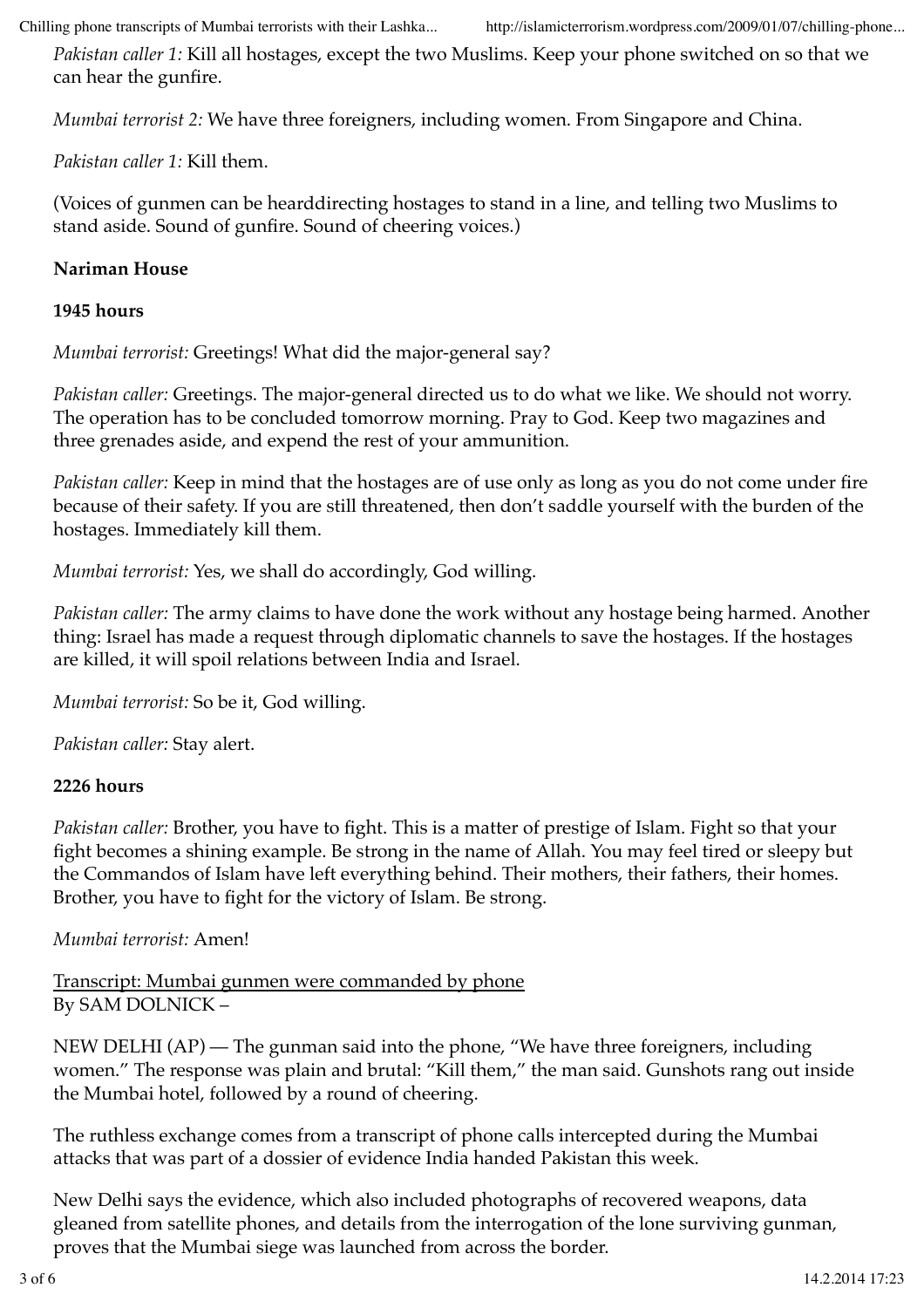Pakistani authorities have dismissed the evidence as "a propaganda offensive" designed "to whip up tensions" in the region.

The transcripts, which were obtained by the newspaper The Hindu, show that the 10 gunmen who carried out the attacks were in close contact with their handlers throughout the siege. India says the handlers directing the attacks that left 164 dead were senior leaders of Lashkar-e-Taiba, a Pakistan-based militant group.

"There are three ministers and one secretary of the cabinet in your hotel. We don't know in which room," the handler told a gunman inside the Taj Mahal hotel at 3:10 a.m. on the first night of the attack.

"Oh! That is good news. It is the icing on the cake!" he said.

The handler told him to find the government officials "and then get whatever you want from India."

The handlers in Pakistan told another team of gunmen who had seized a Jewish center to shoot the hostages if necessary.

"If you are still threatened, then don't saddle yourself with the burden of the hostages. Immediately kill them," he said.

He then added, "If the hostages are killed, it will spoil relations between India and Israel."

"So be it, God willing," the gunman replied.

Six Jewish foreigners, including a rabbi and his wife, were killed inside the Jewish center.

Later in the night, nearly 24 hours after the attacks began, the handlers urged the gunmen to "be strong in the name of Allah"

"Brother, you have to fight. This is a matter of prestige of Islam. You may feel tired or sleepy, but the commandos of Islam have left everything behind, their mothers, their fathers."

*The gunmen were told several times not to kill any Muslim hostages.*

They were ordered, "Keep your phone switched on so that we can hear the gunfire."

Excerpts from Times of India report

The conversations are chilling and show that the attackers were intent on causing maximum damage, did not want to take any hostages and were brutal in the extreme.

Here's a sample of a chat between the Pakistani handlers and the terrorists at Taj Hotel:

Caller (from Pakistan): "There are three ministers and a secretary of cabinet in your hotel, we don't know which room. Keep looking."

Receiver (terrorist in Mumbai): "That's icing on the cake."

Caller: "Find these three or four persons then get whatever you want from India."

Later, the caller is also heard telling the terrorist that the "wazir" (minister) should not get away. The minister, if there was one in the hotel, did.

At one point, the caller rang again. "Throw one or two grenades on the Navy and police teams. They are outside."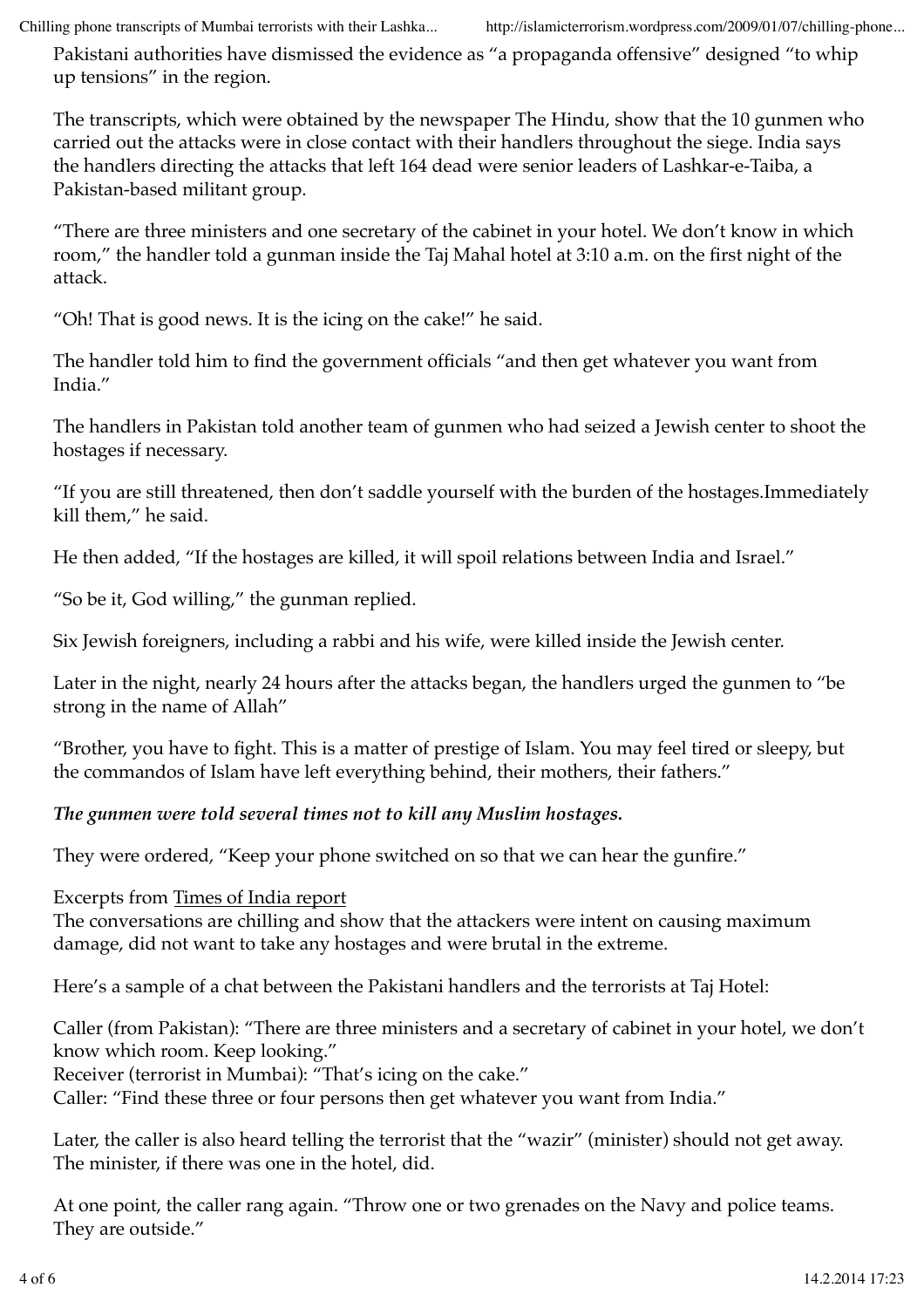But the terrorist at the Taj was confused. "I'm sorry," he says. "I can't make out where they are."

The Pakistani handlers obviously couldn't get enough of the action in Mumbai and were glued to TV, whose blow-by-blow coverage actually helped the terrorists.

'Under fire, don't saddle yourself with hostages, kill them'

During a conversation at the Oberoi, the handler told the terrorist, "Keep your cell phone on. We want to hear the gunfire." Then again, "Everything being recorded by media. Inflict maximum damage. Keep fighting. Don't be taken alive," instructed the handler.

During another conversation, he says, "Brother Abdul, the media is comparing your action to 9/11. One of the senior police commissioners has been killed." Abdul Rehman clearly had other problems in his mind. "We're on the 10th-11th floor. We've five hostages."

The caller was clear. "Kill all hostages, except Muslims."

The terrorists had to take permission. "We've three foreigners, including two women from Singapore and China." The answer was brutal. "Kill them."

Even the terrorists had their troubles, particularly from a certain man from Bangalore who put up a huge fight. "He could be controlled with a big effort." In all the killing, the handlers tried to make sure no Muslims were killed, but even as the terrorists tried their best, they inflicted huge damage on Indian Muslims killing many at CST and Cama Hospital.

But even the Pakistani handlers were taking orders from a certain "major-general" who is not identified and could be a senior LeT leader. During a conversation in Nariman House, the terrorists asked their handlers for instructions from the "major-general".

"The major general directed us to do what we like. We shouldn't worry." Two factors unexpectedly helped India during the attacks. One was a serendipitous discovery by Indian officials and second was a costly mistake by the terrorists themselves.

Indian officials had been monitoring certain SIM cards that they believed had fallen into terrorist hands in what they thought was an unrelated case. But during the attacks, some of these came alive, which helped them trace the conversations on a real-time basis.

The terrorists' mistake will cost Pakistan dear. During one conversation, the handlers checked with the "boys" whether they had set fire to the boat or not. The young man replied he had not.

The boss asked, "What did you do to the dead body?" (this would have been the boat owner Solanki.)

The terrorist replied they had left it behind. They had to leave the boat in a big hurry and "we made a mistake."

"What mistake?" said his handler, ominously. It turned out that neither did they open the bottom locks of the boat which would have sunk it in the sea, nor did they toss the dead body or set the boat on fire.

"When we were getting into the boat the waves were quite high. Another boat came. Everybody raised an alarm that the Navy had come. Everybody jumped quickly. In this confusion, the satellite phone of Ismail got left behind."

That has turned out to be crucial evidence.